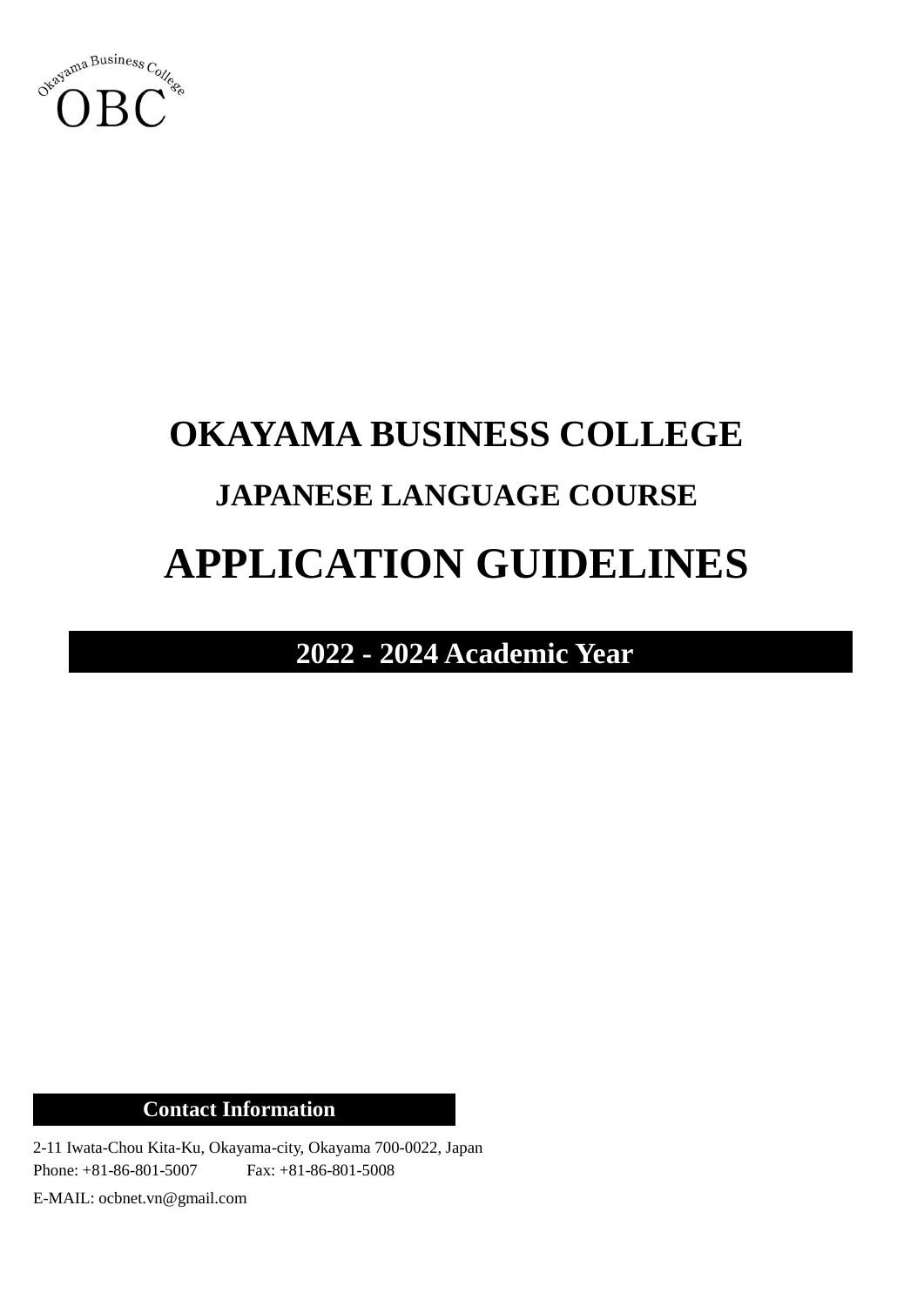**Courses**

| Course            | <b>Duration of study</b> | <b>Course Begins</b> | Capacity    |
|-------------------|--------------------------|----------------------|-------------|
|                   | 2 years                  | April                | 80 students |
| Japanese Language | 18 months                | October              | 60 students |

#### ◆ **Schedule**

 $\mathrm{OBC}$ 

|                                | 2-year Course |           |           |           | <b>18-month Course</b> |           |             |
|--------------------------------|---------------|-----------|-----------|-----------|------------------------|-----------|-------------|
| <b>Begins</b> in               | April         |           |           |           | October                |           |             |
| <b>Period</b>                  | $April -$     | October – | $April -$ | October – | October –              | $April -$ | $October -$ |
| of Study                       | September     | March     | September | March     | March                  | September | March       |
| <b>Class Hours</b><br>per Week | 20 hours      | 20 hours  | 20 hours  | 20 hours  | 20 hours               | 20 hours  | 20 hours    |
| <b>Total Hours</b>             | 400 hours     | 400 hours | 400 hours | 400 hours | 400 hours              | 400 hours | 400 hours   |

### ◆ **Class hours**

Monday to Friday 9:10 ~ 12:40 AM (4 lessons - 45 minutes per lesson)  $1:25 \sim 4:55$  PM (4 lessons - 45 minutes per lesson)

## **Admissions Procedure** OBC

**Document Request (to OBC or educational agency)**



**School & Course Information Session**

**CV/Resume, Educational Records Screening – Writing Test – Interview**

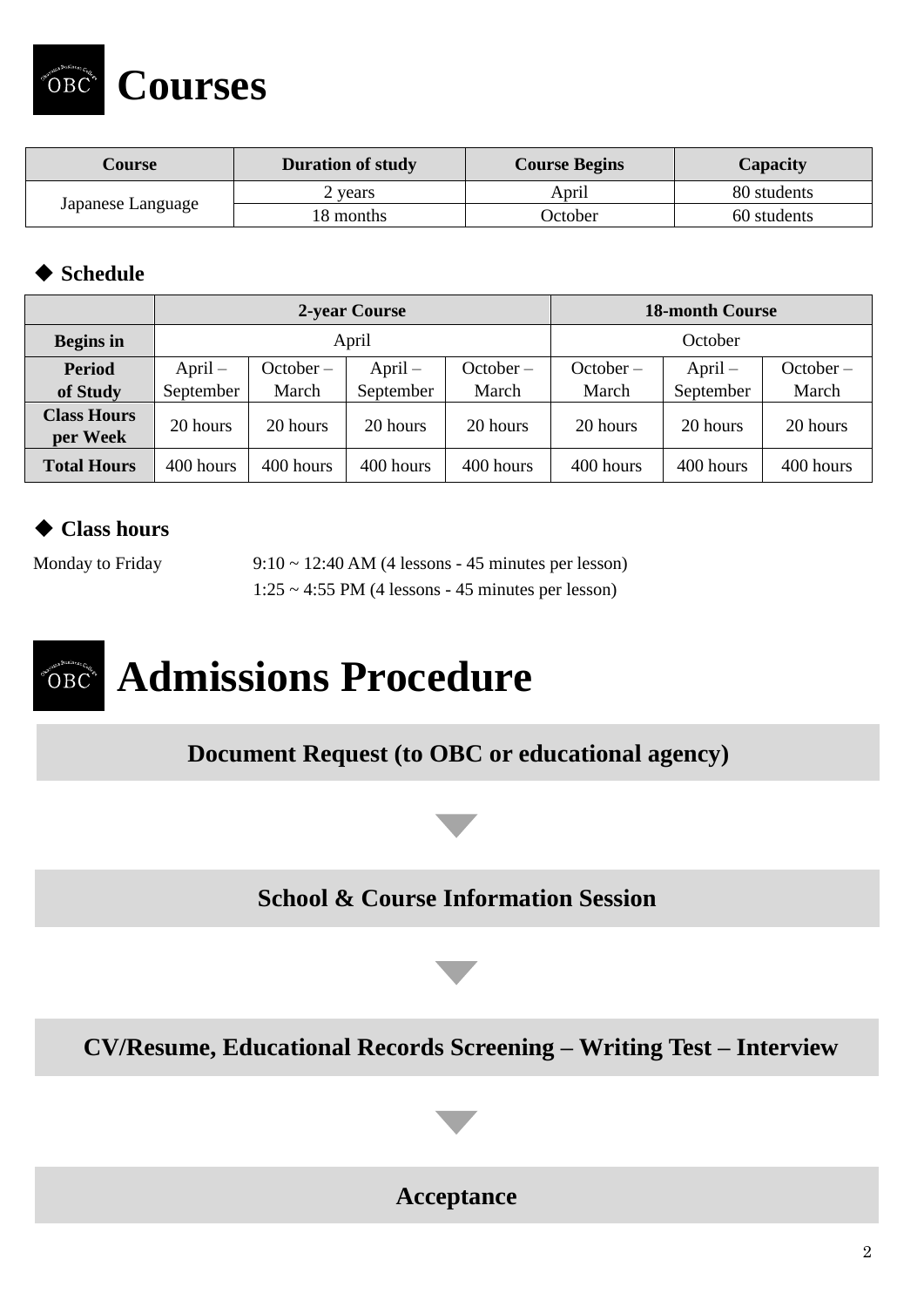## **Entrance Examination**  ŐВC

| <b>Entrance</b> | <b>Application Period</b><br>if you need a student visa | <b>Application Period</b><br>for those living in Japan | <b>Examination Date</b>  |
|-----------------|---------------------------------------------------------|--------------------------------------------------------|--------------------------|
| April           | July 10, $2021 -$                                       | July 10, $2021 -$                                      | September – November     |
|                 | November 10, 2021                                       | March 1, 2022                                          | OBC will decide the date |
| <b>October</b>  | February 10, $2022 -$                                   | February 10, $2022 -$                                  | March - May              |
|                 | May 10 2022                                             | September 1, 2022                                      | OBC will decide the date |

#### ◆ **Application and Examination Dates**

※ Please submit an Enrollment Survey, your CV or resume, and your high school records/transcript by e-mail to OBC.

### ◆ **Application Requirements**

- (1) Must have graduated from an official 12-year-course of standard schooling (secondary education level) in their home country or have graduated from a high school in Japan.
- (2) Must have studied Japanese for at least 150 hours at an educational institution or passed JLPT N5, J.TEST level F, TOP J primary, NAT TEST level 5, or GNK primary or higher.
- (3) Must be highly motivated to learn Japanese. For those who have work experience, describe the reasons for wishing to study in Japan.
- (4) Must be physically and psychologically healthy. OBC offers a health checkup every year. If a student gets an illness which negatively affects their studies, OBC will ask the student to return to their home country for treatment.
- (5) Must comply with Japanese law and OBC rules. Those who are sincere and do what is asked of them.
- (6) Must be able to afford or have someone pay tuition and living expenses while in Japan.
- (7) Must be able to live independently.
- (8) Must have attended the information seminar before taking the examination.

#### ◆ **Application fee / Admissions Procedure / Scholarship Availablilty**

|             | Fee          | <b>Method</b>       | Scholarship                                 |
|-------------|--------------|---------------------|---------------------------------------------|
|             |              | Document Screening  | 50,000 to 250,000 yen may be available at   |
| Application | $20,000$ yen | <b>Writing Test</b> | the time of enrollment for students with    |
|             |              | Interview           | excellent grades in high school or college. |



## **Academic Fees – Payment Plan**

● **Registration fee:** 50,000 yen (due after admission)

#### ● **Tuition**

| <b>Term</b>    | 2 years (April)  |                       | 18-months (October) |                |
|----------------|------------------|-----------------------|---------------------|----------------|
|                | First year       | Second year           | First year          | Second year    |
|                | 480,000 yen      | 340,000 yen           | 480,000 yen         |                |
|                | (First payment)  | (First 6-months fee)  | (First payment)     | 340,000 yen    |
| <b>Tuition</b> | 200,000 yen      | 340,000 yen           | 200,000 yen         | (6-months fee) |
|                | (Second payment) | (Second 6-months fee) | (Second payment)    |                |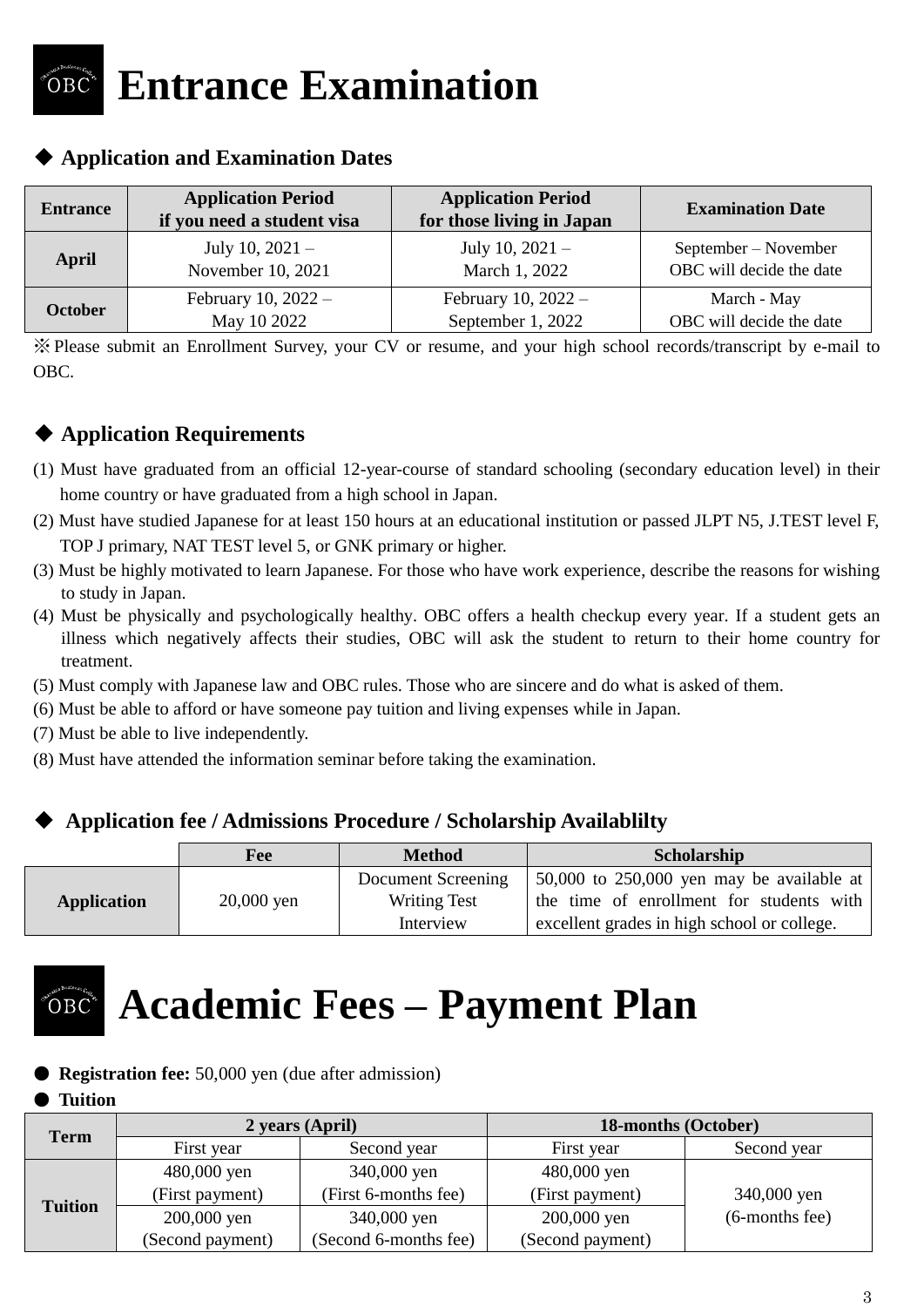| 680,000<br>680,000 yen<br>680,000 yen<br>$000$ yen<br>340.U<br>.'otal<br>yen |
|------------------------------------------------------------------------------|
|------------------------------------------------------------------------------|

#### ● **Other fees**

National Health Insurance, accident insurance and the health check fee for the first year is 30,000 yen and should be paid in advance after receiving your Certificate of Eligibility (COE). All medical treatment fees not covered by insurance as well as National Health Insurance premiums during the second year will be paid individually.

#### ● **Changing School Departments**

If a student changes from the Japanese Language Course to another school department at OBC (except the Department of International Culture), 25,000 - 100,000 yen will be discounted from the first year of tuition in the new department according to the period of time spent in the Japanese Language Course.

#### **Dormitory Fees**  $\rm^{3}OBC$

|                                      | <b>Period</b>    | Fee         |
|--------------------------------------|------------------|-------------|
| Rent (Buildings 2 and 3)             | 6 months         | 90,000 yen  |
| Gas, electricity, water, public fees | 6 months         | 54,000 yen  |
| Entrance fee                         | One-time payment | 20,000 yen  |
| Maintenance fee                      | One-time payment | 20,000 yen  |
| <b>Total</b>                         |                  | 184,000 yen |

<Notes>

- (1) All students must live in the dormitory when arriving in Okayama, except for students living with their family in Okayama city.
- (2) After the initial 6 months, gas, electricity, water, public fees and dormitory fees are required to be paid monthly.
- (3) In principle, students are to stay in the dormitory until they graduate. Students must live in the dormitory for the first 6 months (Those who move out during the first 6 months must pay a compensation fee to OBC). Those who wish to leave the dormitory after the first 6 months must submit a request form and receive permission from OBC.
- (4) Gas, electricity and water fees listed above are general fees. If utilities are overused, students need to pay extra.
- (5) Students who wish to live in Building 1 have to pay an additional fee (48,000 yen for the first 6 months).
- (6) If a student drops out of the school during the first 6 months, OBC will refund some dormitory fees based on the number of days lived in the dormitory.

 $\overline{\phantom{a}}$ 

#### **Payment Method** ÕВC

#### **Payment via bank account / bank wire transfer**

〇 Bank name 中国銀行 本店 (CHUGOKU Bank - Head Office) 〇 Bank address 1-15-20 Marunouchi Kita-Ku Okayama city, Okayama 700-0823 Japan ○ Bank account name 事門学校岡山ビジネスカレッジ日本語学科 (Okayama Business College Japanese Course) 〇 Bank account number Savings account (Futsu Yokin) No. 3214537 〇 SWIFT CHGKJPJZ  $\bigcirc$  Bank phone number  $+81-86-223-3111$ 〇 Receiver's (OBC) address 2-11 Iwata-Cho Kita-Ku, Okayama city, Okayama Japan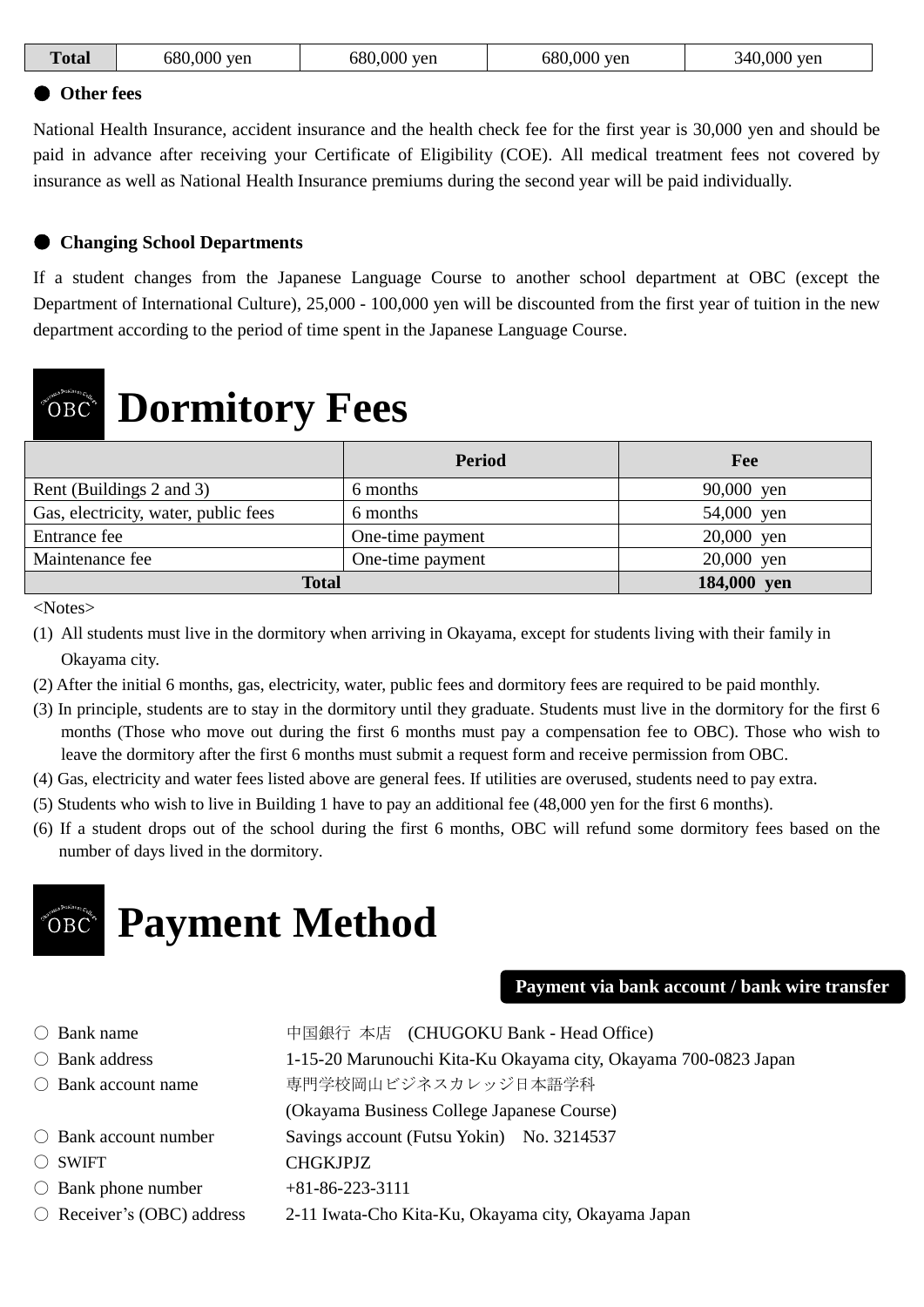

# **Certificate of Eligibility/Student Visa**

※The bank fee must be paid by the student. (4,000 yen)

## ◆ **Procedure to apply for and receive a Certificate of Eligibility (COE) and Student Visa**

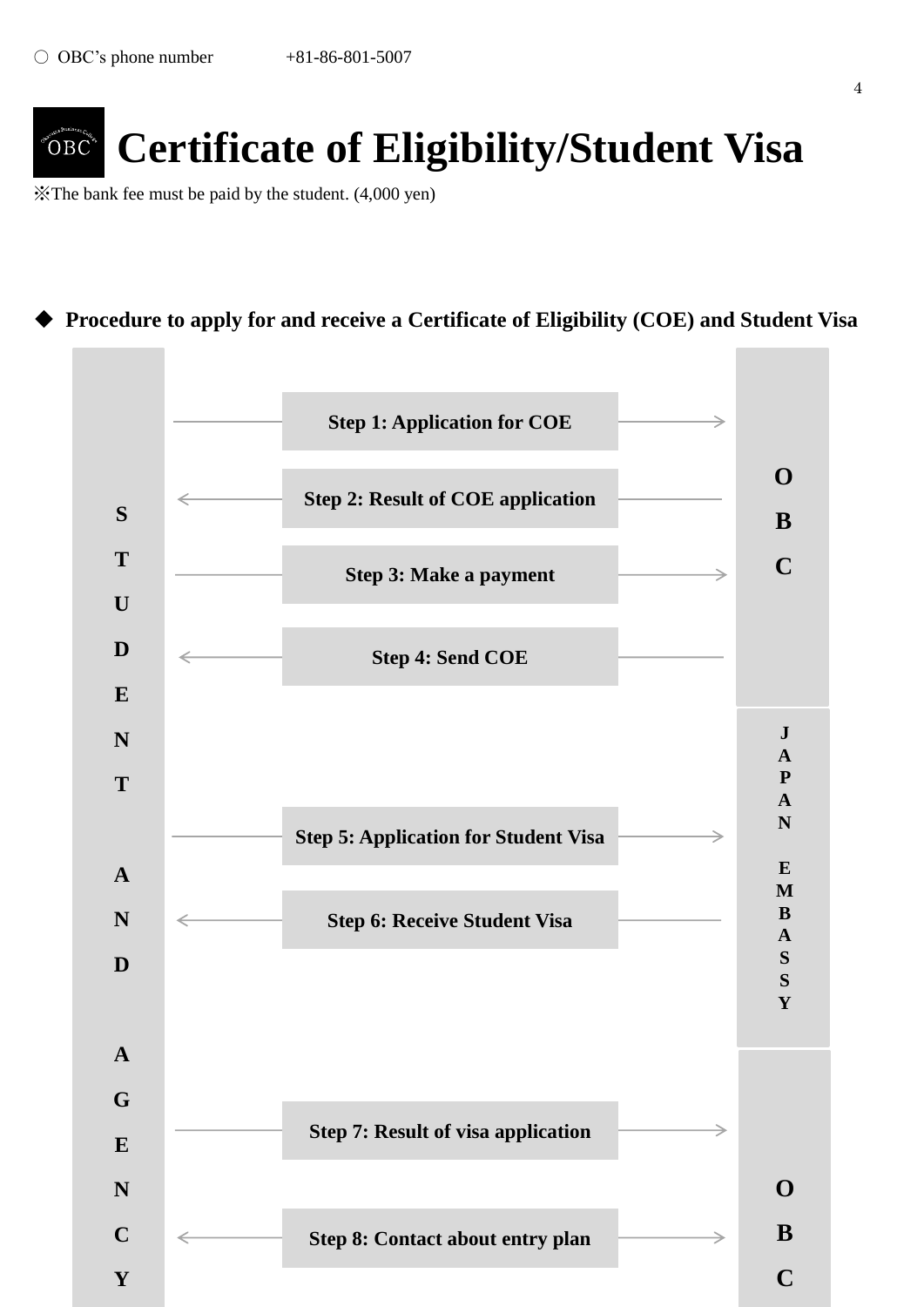#### **Step 9: Entry – Enrollment**

- (1) Documents must be filled in completely by students and financial guarantors. Typed documents are required to have the student's signature on them. The documents must be filled in within the past 3 months.
- (2) Errors in the documents cannot be corrected after they are submitted.
- (3) We will not return the bank balance certificate to applicants.
- (4) Documents not in Japanese must have a Japanese translation.

#### ◆ **COE application method**

< Where to receive application documents>

- Educational agency
- Okayama Business College
- 1) Mailing: Applicants are to use registered mail if sent from within Japan, and EMS if sent from outside of Japan.
- 2) Bringing the documents to the school directly: The documents are required to be brought by the students or a representative.
- 3) Reception time: Monday to Friday (except holidays) 10 am 5 pm. (If you wish to apply on a Saturday, please contact us in advance)

#### ◆ **Selection Process**

There will be a document screening. We will notify the results directly to the student or the educational agency.

#### ◆ **Certificate of Eligibility (COE)**

After passing the entrance examination, we will apply to the Hiroshima Immigration Bureau for a Certificate of Eligibility on behalf of the applicant. The COE takes about two months to be issued. After receiving a COE, students who are qualified to study abroad can apply for a student visa.

※ We will notify the applicant if a Certificate of Eligibility is not issued.

※Even though students may pass the entrance examination, they might not obtain the visa if it is refused by the Immigration Bureau.

### **Payment of Fees**

Students need to make a payment to OBC after being approved for a COE.

The total is 764,000 yen.

The fees are: application (20,000 yen), registration (50,000 yen), first tuition payment (480,000 yen), dormitory (Building 2 or 3: 184,000 yen) and health insurance (30,000 yen).

※If payment cannot be confirmed within the specified period, the Certificate of Admission may be revoked.

#### **Sending the Certificate of Eligibility**

After payment is confirmed, OBC will send the original copy of the Certificate of Eligibility to the student or their educational agency.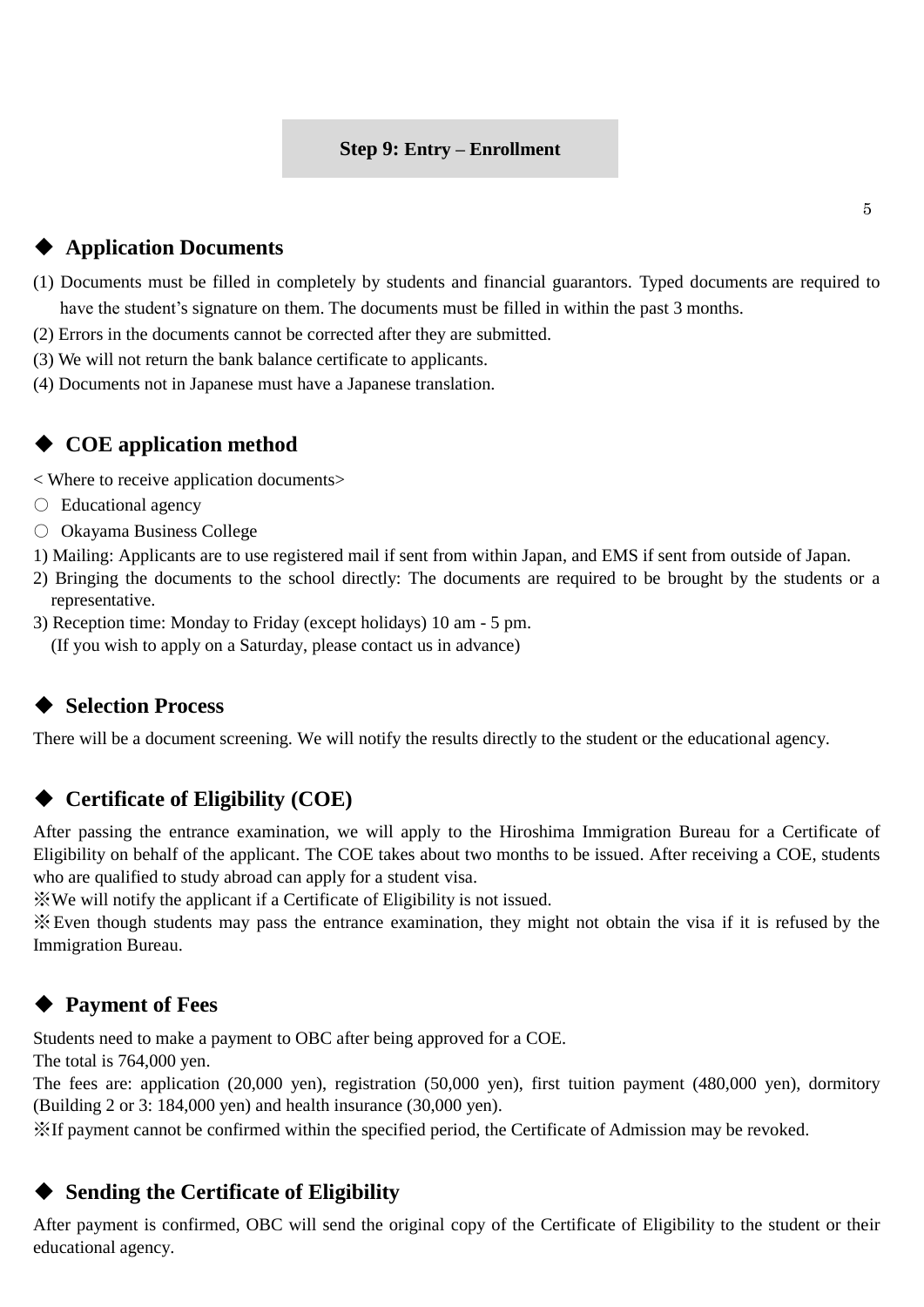## ◆ **Application for Student Visa**

Bring the required documents to the nearest Japanese embassy to apply for a Student Visa. The documents required documents can differ from country to country, so contact the embassy in advance to confirm. Required documents: Certificate of Eligibility, Certificate of Admission, and passport. 6

## ◆ **Coming to Japan**

Please return the school questionnaire as soon as possible about your arrival date, address, airport pick-up, and other details. Students who wish to be picked up at Okayama airport and move into the dormitory should come to Japan on the day designated by OBC.

After obtaining your student visa, please confirm your arrival date in Japan with OBC.

### ◆ **Entry - Enrollment procedure**

Please come to the school immediately after arrival in order to complete the enrollment procedure.

## **Notes** ÖВC

| N <sub>0</sub> | <b>Notes</b>                                                                                                                                                                                                                                                                                                                                                                                                                                                                                                                                                                                                                     |
|----------------|----------------------------------------------------------------------------------------------------------------------------------------------------------------------------------------------------------------------------------------------------------------------------------------------------------------------------------------------------------------------------------------------------------------------------------------------------------------------------------------------------------------------------------------------------------------------------------------------------------------------------------|
| $\mathbf{1}$   | Cancellation after applying for the Certificate of Eligibility (COE) to the Immigration Bureau is not                                                                                                                                                                                                                                                                                                                                                                                                                                                                                                                            |
|                | allowed.                                                                                                                                                                                                                                                                                                                                                                                                                                                                                                                                                                                                                         |
| $\overline{2}$ | Documents submitted to the Immigration Bureau will not be returned.                                                                                                                                                                                                                                                                                                                                                                                                                                                                                                                                                              |
| $\overline{3}$ | After receiving the COE, fees paid will not be refunded for any reason except in the case of force majeure<br>or if a student visa is not issued by the embassy. In the case of force majeure, applicants need to return the<br>COE to the school. In the case that a student visa is not issued by the embassy, applicants need to send a<br>copy of their passport with the refusal stamp to the school. After confirmation, the school will return the<br>fees within 2 months. However, the application fee (20,000 yen) and the registration fee (50,000 yen) are<br>excluded. Any bank fees must be paid by the applicant. |
| 4              | Those receiving a scholarship must study in the Japanese Language Course for at least 1 year.                                                                                                                                                                                                                                                                                                                                                                                                                                                                                                                                    |
| 5              | Students must come to OBC within one week after arriving in Japan to complete the enrollment<br>procedure. If students do not come to school, their enrollment will be cancelled.                                                                                                                                                                                                                                                                                                                                                                                                                                                |
| 6              | Students must bring enough money to cover their initial living expenses in Japan. (About 100,000 yen)                                                                                                                                                                                                                                                                                                                                                                                                                                                                                                                            |
| 7              | After enrollment, unless for a valid reason, OBC will not allow students to go to another Japanese<br>language school, or college/university Japanese language course. There is no time limit specifying when a<br>student can go on to a university, but a minimum 1 year is required at OBC before going on to college.<br>(Except for OBC's Department of International Culture and other departments).                                                                                                                                                                                                                       |
| 8              | Students may be asked to drop out and return to their home country if their attendance rate is less than<br>90% or they have poor grades.                                                                                                                                                                                                                                                                                                                                                                                                                                                                                        |
| 9              | Driving a car or motorcycle and/or even obtaining a driving license is prohibited while in the Japanese<br>Language Course.                                                                                                                                                                                                                                                                                                                                                                                                                                                                                                      |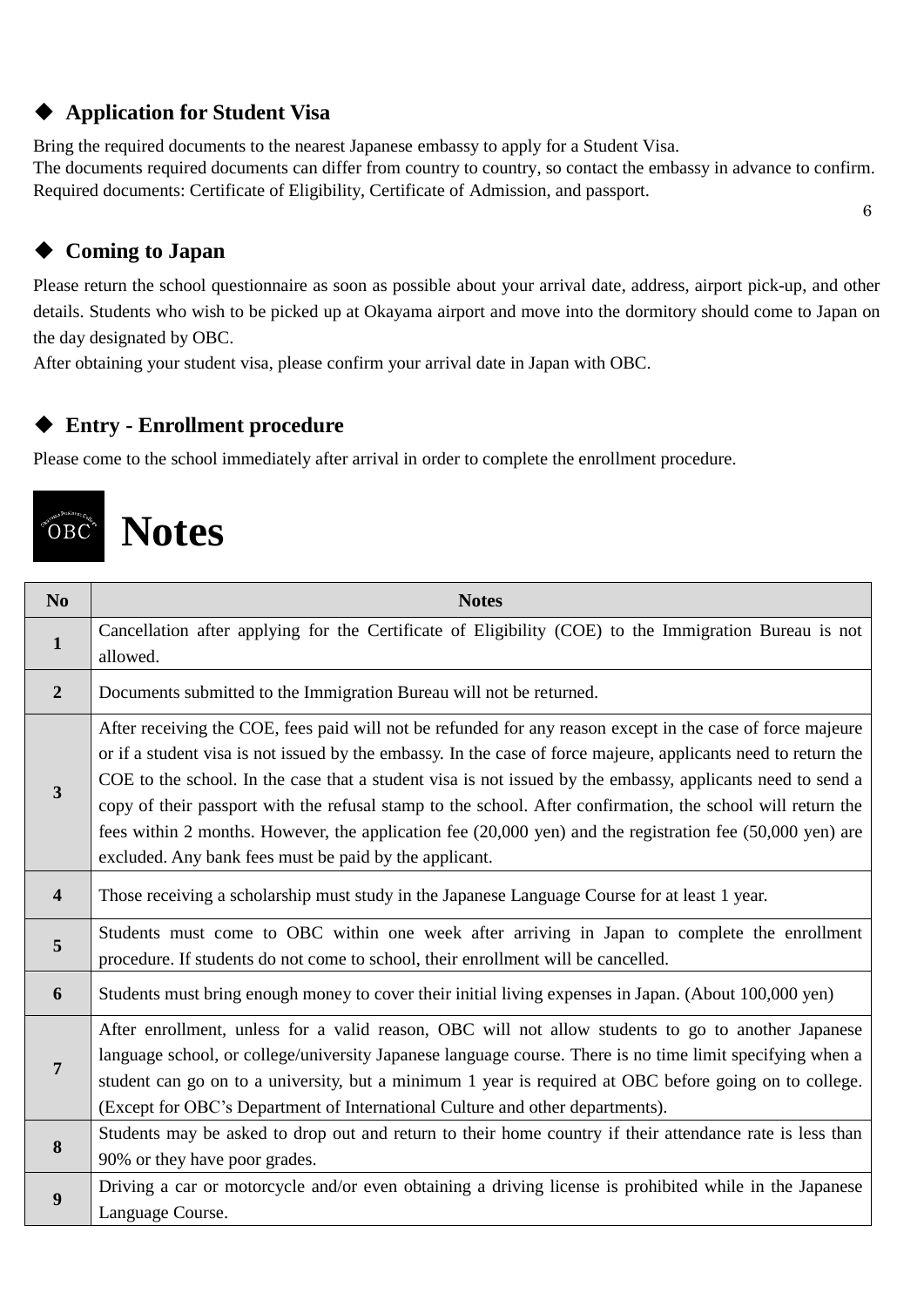| <b>10</b> | Those who do not follow the rules will be expelled. Paid academic fees will not be refunded.                                                                                                                                                                                                            |
|-----------|---------------------------------------------------------------------------------------------------------------------------------------------------------------------------------------------------------------------------------------------------------------------------------------------------------|
| 11        | Students who want to work must get permission from the Regional Immigration Services Bureau. Those<br>with permission to have a part-time job are limited to working no more than 28 hours per week. During<br>extended school vacations students can work up to 8 hours per day and 40 hours per week. |
| 12        | OBC will not support students in the Japanese Language Course applying for a Marriage Visa to let his/her<br>spouse come to Japan.                                                                                                                                                                      |

### 【**Iwatacho Campus**】

#### **< Building 3 >**

- Japanese Language Course
- Department of International Culture
- **< Building 2 >**
- Department of Pet Dog Beauty Nursing

#### **< Building 1>**

● Department of Nursing Care and Welfare

7

- Department of Business Communication
- Department of Japanese Culinary Cooking
- Department of Pastry

#### 【**Tamachi Campus**】

- Department of Medical Coding
- Department of Fashion
- Department of Wedding Planning

#### 【**West Okayama Station Campus**】

- Department of Anime Illustration
- Department of eSports Business



## **OKAYAMA BUSINESS COLLEGE**